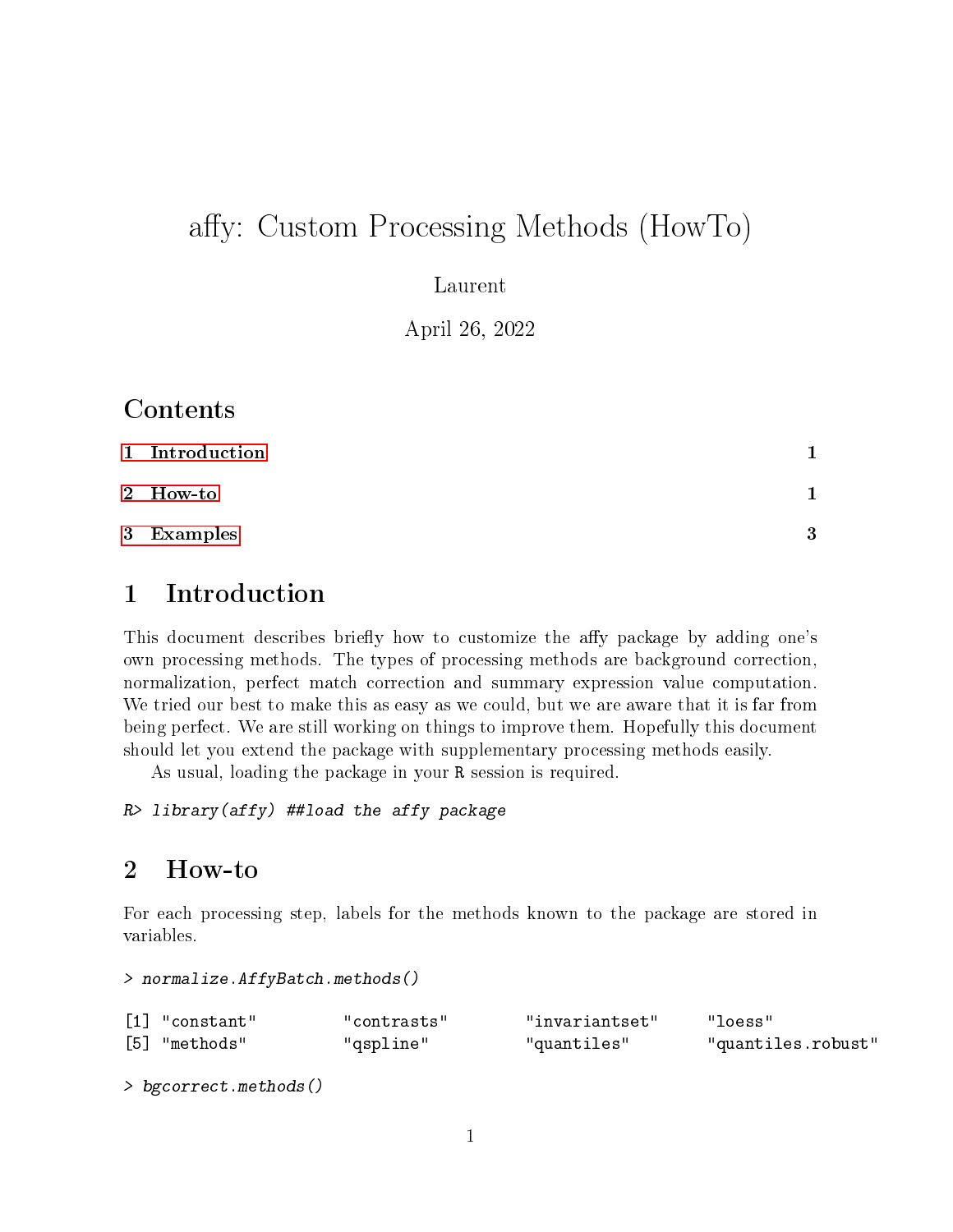| variable for labels             | naming convention                               |
|---------------------------------|-------------------------------------------------|
| bgcorrect.methods               | bg.correct. <label></label>                     |
| normalize.AffyBatch.methods     | normalize.AffyBatch. <label></label>            |
| pmcorrect.methods               | pmorect <sub>label</sub>                        |
| express. summary. stat. methods | $\mid$ generateExprset.methods. <label></label> |

<span id="page-1-0"></span>Table 1: Summary table for the processing methods.

| step                  | argument(s)           | returns                               |  |
|-----------------------|-----------------------|---------------------------------------|--|
| background correction | AffyBatch             | AffyBatch                             |  |
| normalization         | AffyBatch             | AffyBatch<br>a matrix of corrected PM |  |
| $pm$ correction       | ProbeSet              |                                       |  |
|                       |                       | values (one probe per row,            |  |
|                       |                       | one column per chip).                 |  |
| expression value      | a matrix of PM values | a list of two elements exprs          |  |
|                       |                       | and se.exprs                          |  |

<span id="page-1-1"></span>Table 2: Summary table for the processing methods.

```
[1] "bg.correct" "mas" "none" "rma"
> pmcorrect.methods()
[1] "mas" "methods" "pmonly" "subtractmm"
> express.summary.stat.methods()
[1] "avgdiff" "liwong" "mas" "medianpolish" "playerout"
```
We would recommend the use of the method normalize.methods to access the list of available normalization methods (as a scheme for normalization methods that would go beyond 'affy' is thought).

| > library (affydata)             |             |                |                    |
|----------------------------------|-------------|----------------|--------------------|
| > data (Dilution)                |             |                |                    |
| $>$ normalize.methods (Dilution) |             |                |                    |
| $[1]$ "constant"                 | "contrasts" | "invariantset" | "loess"            |
| "methods"<br>[5]                 | "gspline"   | "quantiles"    | "quantiles.robust" |

For each processing step, a naming convention exists between the method label and the function name in R (see table [1\)](#page-1-0). Each processing methods should be passed objects (and return objects) corresponding to the processing step (see table [2\)](#page-1-1).

Practically, this means that to add a method one has to

- 1. create an appropriate method with a name satisfying the convention.
- 2. register the method by adding the label name to the corresponding variable.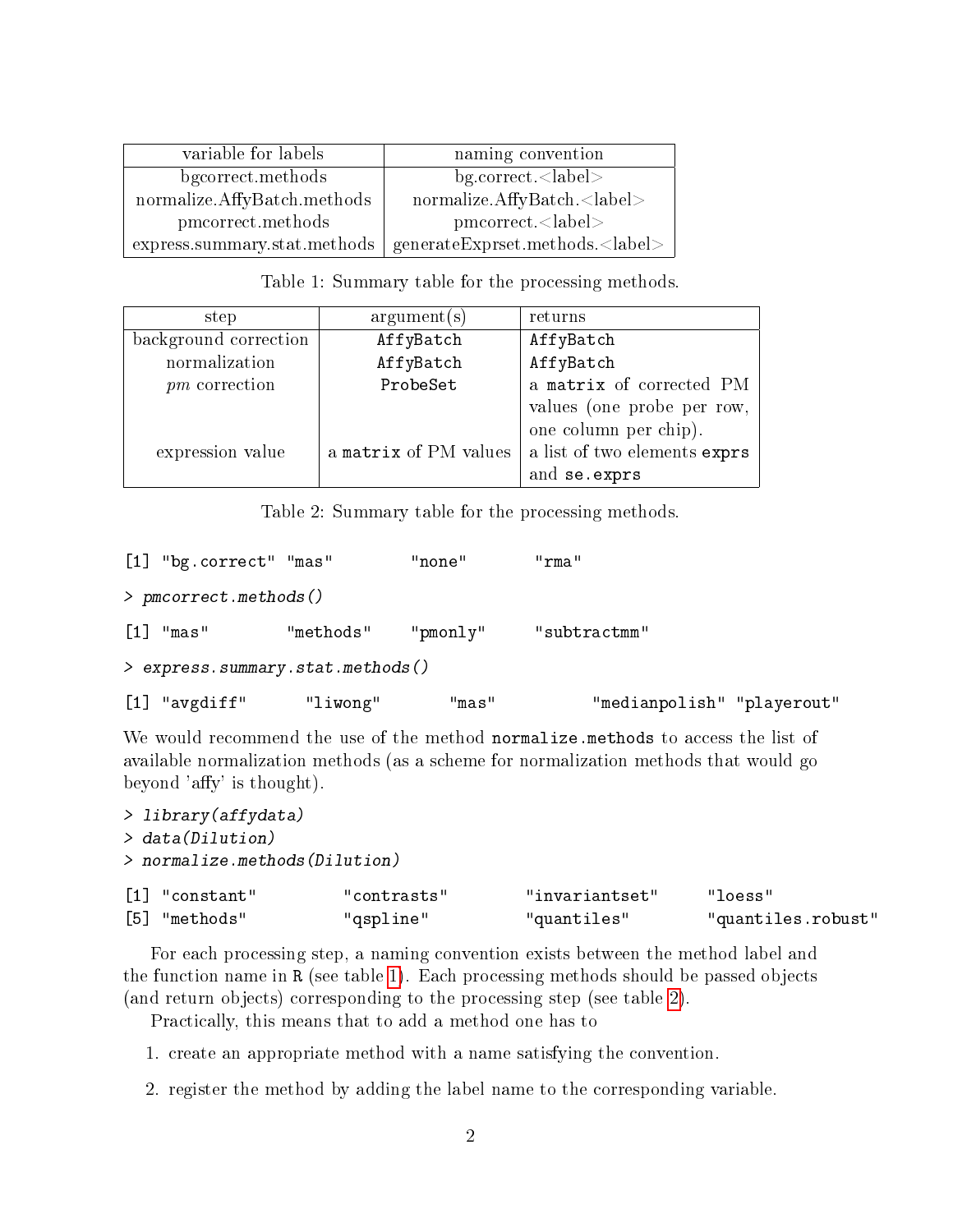#### <span id="page-2-0"></span>3 Examples

As an example we show how to add two simple new methods. The first one does  $pm$ correction. The method subtract  $mm$  values to the  $pm$  values, except when the result is negative. In this case the  $pm$  value remains unchanged.

We create a function using the label name subtractmmsometimes.

```
> pmcorrect.subtractmmsometimes <- function(object) {
+
+ ## subtract mm
+ mm.subtracted <- pm(object) - mm(object)
+
+ ## find which ones are unwanted and fix them
+ invalid <- which(mm.subtracted <= 0)
+ mm.subtracted[invalid] <- pm(object)[invalid]
+
+ return(mm.subtracted)
+ }
```
Once the method defined, we just register the *label name* in the corresponding variable.

```
> upDate.pmcorrect.methods(c(pmcorrect.methods(), "subtractmmsometimes"))
```
The second new method intends to be an robust alternative to the summary expression value computation avgdiff. The idea is to use the function huber of the package MASS.

```
> huber <- function (y, k = 1.5, tol = 1e-06) {
+ y \le y [! is . na (y)]
+ n \leq -\text{length}(y)+ mu \le- median(y)
+ s <- mad(y)
+ if (s == 0)+ stop("cannot estimate scale: MAD is zero for this sample")
+ repeat {
+ yy <- pmin(pmax(mu - k * s, y), mu + k * s)
+ mu1 \leq -sum(yy)/n+ if (abs(mu - mu1) < tol * s)+ break
+ mu \langle - mu1
+ }
+ list (mu = mu, s = s)
+ }
```